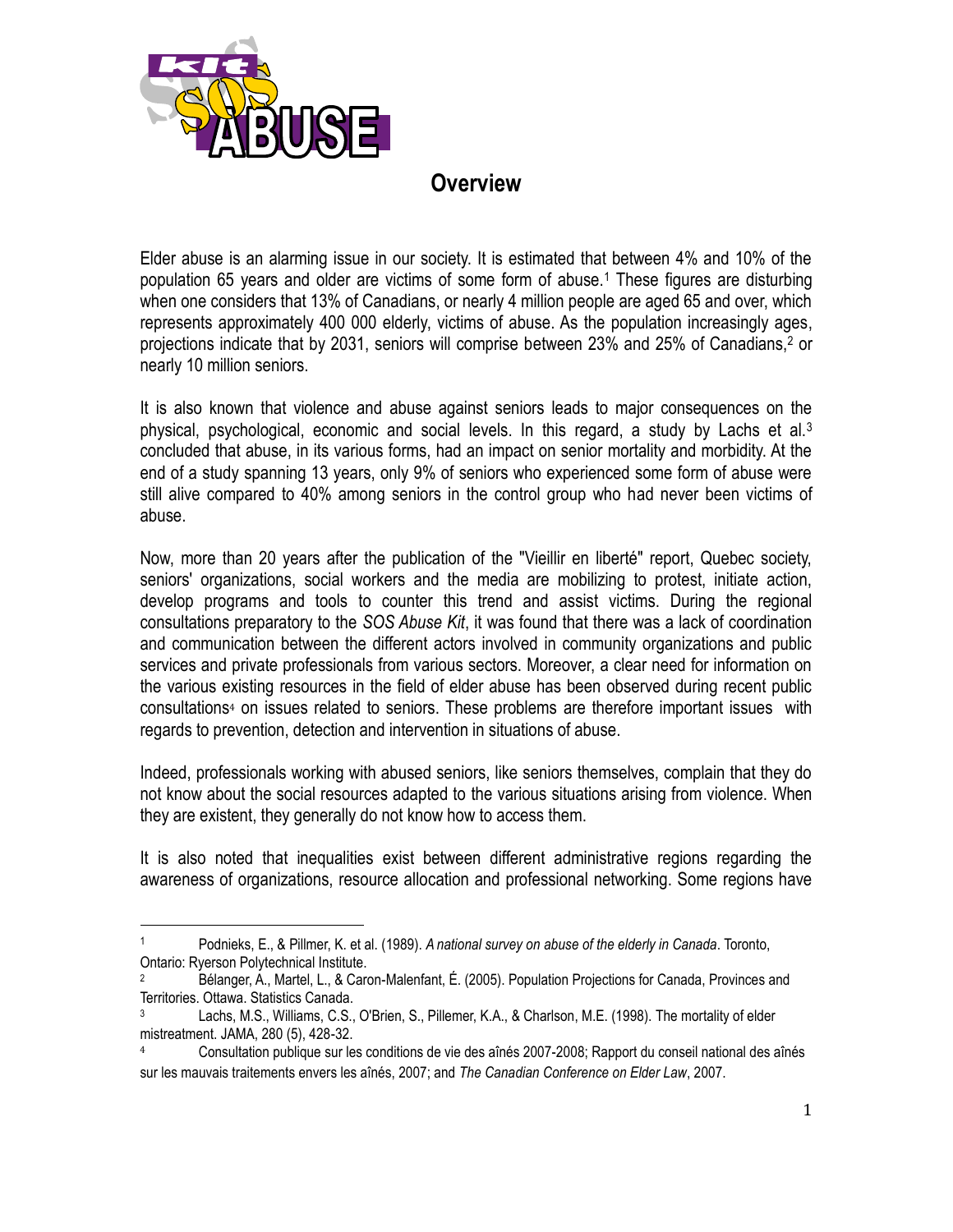resources, intervention protocols, tools for effective prevention,<sup>5</sup> which may sometimes be unknown to workers in the area $6$  and in the neighboring regions. The Commission des droits de la personne et de la jeunesse also notes this fact, commenting that there is a lack of awareness of services and programs aimed at informing seniors and their entourage and a need for cooperation among workers in each region.<sup>7</sup> The Conseil national des aînés sur les mauvais traitements envers les aînés reached the same conclusion at regional consultations, and adds that, while the field workers inform each other about practices, research and intervention strategies, these communications need to be improved, in order to facilitate access to information.<sup>8</sup>

Those in charge of the *SOS Abuse Kit* project came to similar findings in November 2007, at the conference of the Canadian Network for the Prevention of Elder Abuse in Vancouver with various federal, provincial and territorial actors. The lack of information and training in connection with the problem of elder abuse was widespread. All workers involved, from medical and social workers to lawyers, police, community workers, and many others, clearly voiced that there is an urgent need for training adapted to their field of practice and as to the available resources. In Quebec, several frontline workers point out that the challenge of intervention in situations of abuse is confronted with various items including:

- An insufficient knowledge of the validated or accepted tools
- An unsystematic use of tools because protocols are poorly defined
- A lack of support for service workers within their organization
- The absence of referral to models of better practices

In addition to these, there are other factors specifically related to target clients :

- Reluctance of victims to benefit from social intervention
- Multidimensional problems: family relationships, health, cognitive impairment, addiction, etc..
- **Lack of resources: poverty, few support networks, isolation**<sup>9</sup>

[http://www.seniorscouncil.gc.ca/eng/research\\_publications/elder\\_abuse/2007/hs4\\_38/page00.shtml](http://www.seniorscouncil.gc.ca/eng/research_publications/elder_abuse/2007/hs4_38/page00.shtml)

 $\overline{a}$ <sup>5</sup> Let's mention, for instance, the various roundtables such as the Table de concertation abus envers les aînés from the Mauricie region or to organizations defending the rights of abused seniors, such as DIRA-Laval.

<sup>6</sup> When touring in the 17 administrative regions for the *Trousse concernant les abus chez les personnes aînées pour les administrations locales et les intervenants* drafting project, directed by AQDR and RQCAA, we discovered Saguenay's Table de concertation sur les violences envers les aînés, although it existed for fifteen years. Interestingly, although both AQDR and RQCAA are directly involved in senior abuse prevention and intervention, they did not know about this resource, as was also the case for most actors of the surrounding regions.

Bernard, C., Ledoyen, A., & Rochon, M. (2005). The Exploitation Of The Elderly: Towards a Tightened Safety Net. Report Of The Consultation and Recommendations. Commission des droits de la personne et des droits de la jeunesse. Online:

[http://www.cdpdj.qc.ca/en/publications/](http://www.cdpdj.qc.ca/fr/publications/docs/Suivi_exploitation.pdf)

<sup>8</sup> National Seniors Council (2007). Report of the National Seniors Council on Elder Abuse. Government of Canada, p. 11. Online:

Major, C. (2008). Lettre ouverte à l'ensemble des partenaires qui se préoccupent des abus faits aux personnes aînées, Montréal, 5 p.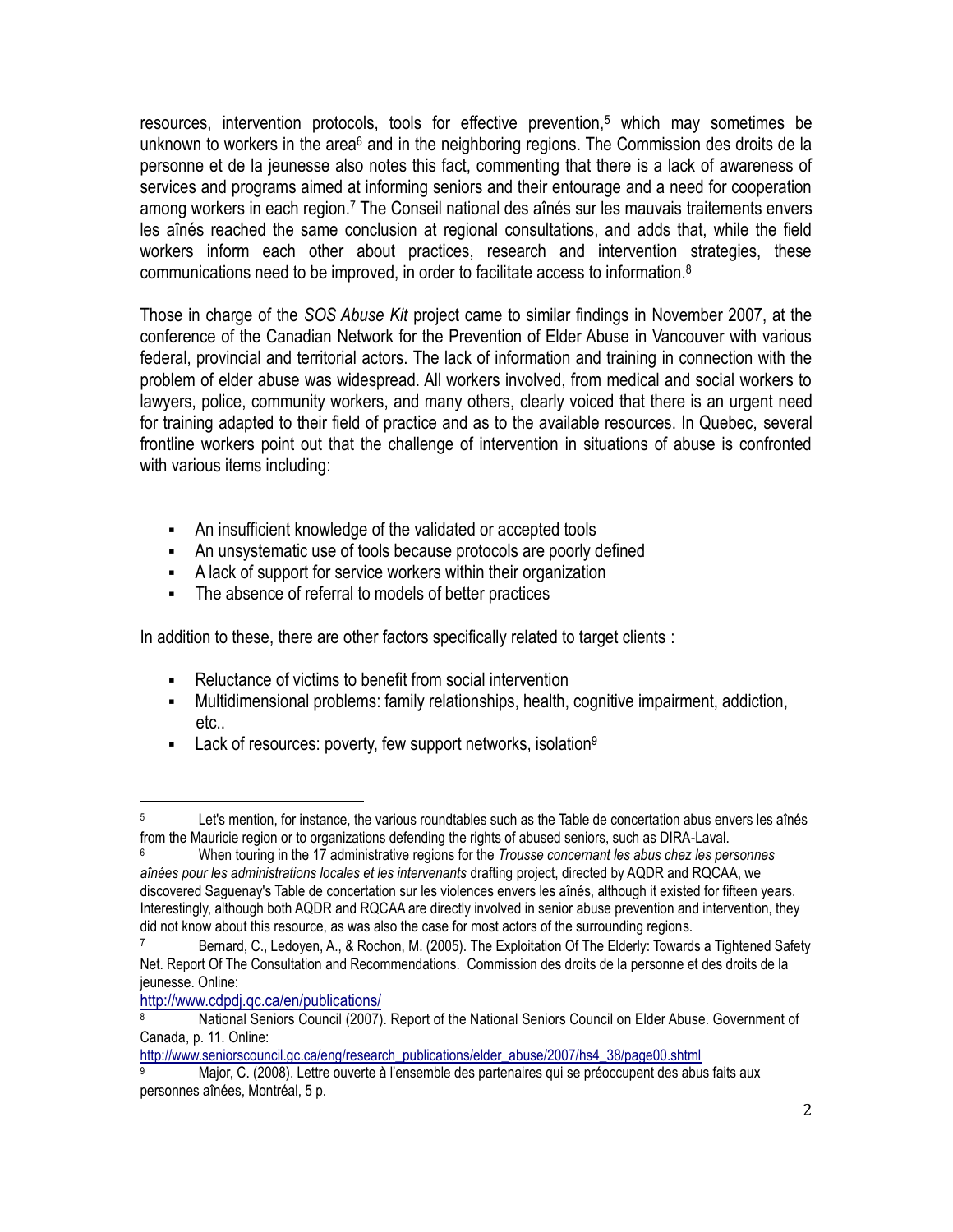It is in part to remedy this situation that the AQDR and the RQCAA signed, in 2008, a three-year partnership protocol with the Ministère de la Famille et des Aînés to develop, with workers and other members of the community, a prevention, screening, intervention and training kit to address the problem of elder abuse,<sup>10</sup> designed for local retirees organizations and all the categories of service workers, across the province.

# *Objectives of the kit*

The project of creating a toolkit has two main objectives: we want all service workers who are confronted with elder abuse, regardless of geographic location, to have access to appropriate tools so that, and this is our second aim, each victim of elder abuse can receive appropriate intervention.

This is why our toolkit, available in French and English, is aimed at practitioners and service workers from different fields of intervention and includes tools that assist in prevention, detection and intervention. It also presents training opportunities in connection with the problem of elder abuse.

But we believe that, before presenting the *SOS Abuse Kit*, it is necessary to present the framework of the concepts used by the project's Committee and to describe the different forms that this social problem can take. Understanding these concepts is, in our view, the basis of mutual understanding and of a promising collective work.

# **Definitions**

The project's strategic committee<sup>11</sup> agreed on synthetic definitions of the different types of abuse suffered by seniors and tried to describe them in simple and practical terms. These concepts were selected from research based on the usual bibliography in the field. "Simplicity, universality, and the realistic and practical character of their content have guided these choices".<sup>12</sup>

First, we define elder abuse as "a single or repeated act, or lack of appropriate action, occurring within any relationship of trust, which causes harm or distress to the elderly".<sup>13</sup> Senior abuse takes different forms; it may be physical, psychological, financial, social, etc.

# *Physical Abuse*

Physical abuse is physical pain or injury inflicted upon the elderly, resulting or not in bodily lesions. Physical abuse is an action performed with the intent or premeditated idea of hurting someone. Examples of physical abuse:

 $\overline{a}$ <sup>10</sup> The term "abuse" is used predominantly in the text, without discrimination on other terms designating the same phenomenon, such as "mistreatment", "violence", etc.

<sup>11</sup> See page 3 of the binder.

<sup>12</sup> Maurais et al. (2008). Document d'accompagnement, Montréal, AQDR Nationale, 17 p.

<sup>13</sup> World Health Organization. (2002). Elder abuse - chapter 5, in World Report on Violence and Health, Geneva, WHO editions.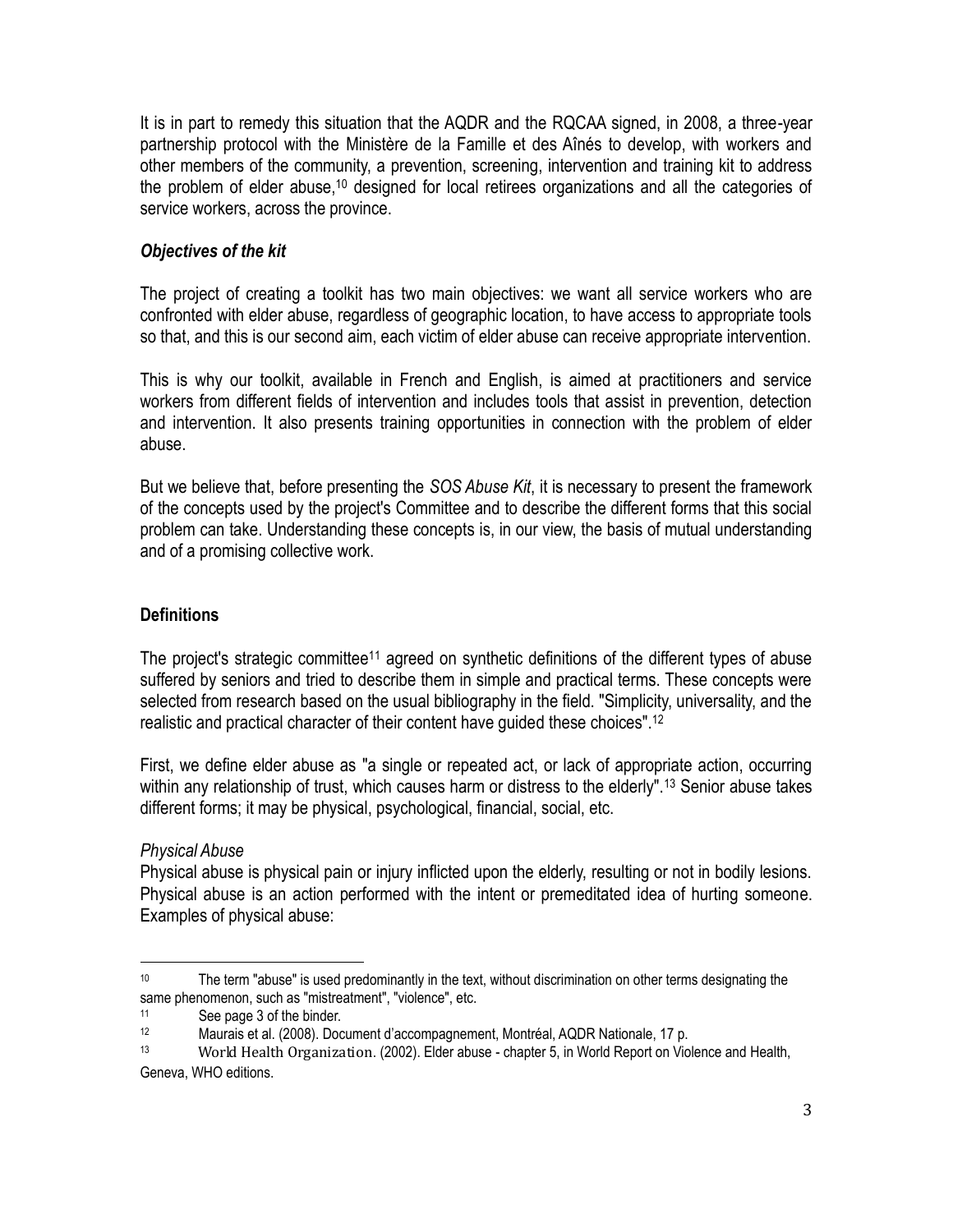| Shoving | Holding forcefully |
|---------|--------------------|
| Hitting | <b>Burning</b>     |
| Beating | Killing            |

#### *Sexual Abuse*

Abuse of a sexual nature consists of touching, fondling or soliciting of sexual activity from a senior without his or her consent, or when he or she is psychologically or physically forced to engage in sexual activities. Examples of sexual abuse:

- Unwanted touching by assistant during the bath
- Privacy deprivation
- Language or attitudes of a sexual nature
- Unwanted intercourse

# *Psychological - emotional - verbal abuse*

Psychological abuse includes all actions intended to cause emotional pain or distress to others. The main aim of psychological abuse is to control the person by causing fear, insecurity and guilt. Examples of psychological abuse:

**Example 3** Deprivation of power **Example 2 Constants Emotional blackmail Example 3** Humiliation **Intimidation Intimidation Excessive surveillance Denigration Threats Infantilization Infantilization Isolation Community Community Harassment** Verbal abuse

# *Financial and material abuse (financial exploitation)*

Material and financial abuse are the appropriation of the financial resources of a senior without consent or by forcing consent (fraud, theft). It also includes the misuse of material resources for purposes that are contrary to the elderly's needs and interests. Examples of material and financial abuse:

- Forcing a senior to change his/her will
- Asking an inflated price for services
- Using a credit or debit card without consent

# *Negligence*

Negligence occurs in two ways: negligence (active or passive) and self-negligence.

Negligence is defined as the (deliberate or not) failure of a caregiver to meet the needs of a nonautonomous senior, thus compromising his or her health and safety. It is considered active when the person willfully fails to respond to the physical or psychological needs of the senior. This may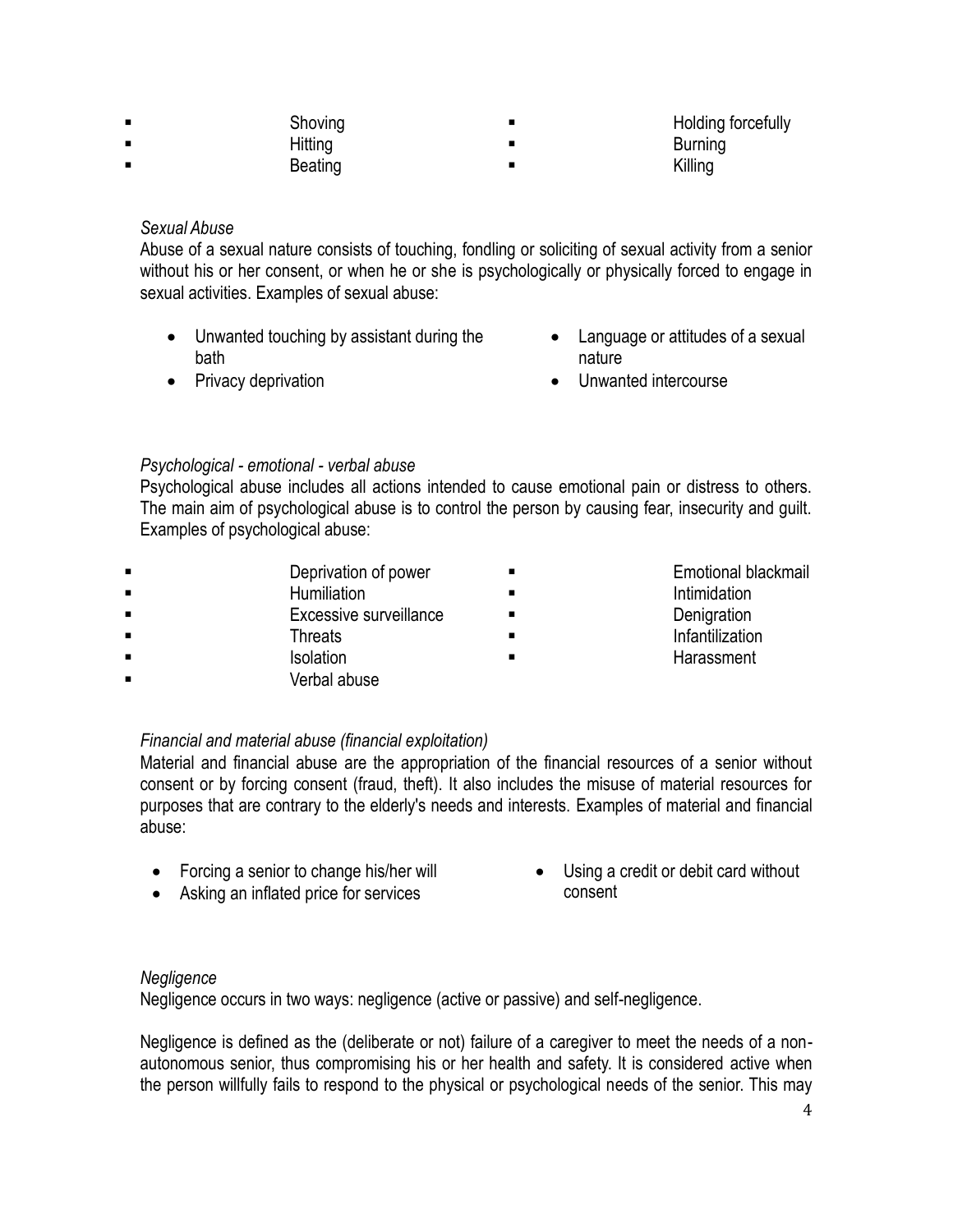also be to renege on one's commitments by not providing to the senior the resources that are available. In contrast, passive neglect occurs when the caregiver or relative unwillingly fails to meet the physical or psychological needs of a senior. This neglect may be due to a lack of training, knowledge or understanding with regards to the senior and his or her specific needs.

Self-neglect, for some, occurs when the person fails to care for themselves, thereby threatening their own health and well-being. It should be noted that the seniors who neglect themselves usually have little interest in everyday activities or those that ensure their well-being.

However, for others, self-neglect cannot be defined as a form of abuse against seniors. It is seen rather as a consequence of reduced physical or mental abilities. Because of these impairments, the person becomes unable to conduct their life properly and thus endangers their health and safety.

Acts of negligence against seniors may take various forms:

- The refusal or failure to provide adequate clothing
- The refusal or failure to provide the required medication, care or treatments
- The refusal or failure to provide food or to feed the elderly

#### *Social or collective abuse*

Social or collective abuse encompasses all social prejudices and behaviors which denies seniors dignity or integrity. Ageism, a form of social abuse, involves all the attitudes and beliefs suggesting that seniors are useless or are a social burden. The phenomenon of *ageism*, which was conceptualized by gerontologist Robert Butler, is "a process by which people are stereotyped and discriminated against because of their age, a process that is similar to that of racism and sexism, which discriminate because of skin color and sex".<sup>14</sup> Examples of social or collective abuse:

- Imposing restrictions or social norms because of age
- Spiritual abuse, which occurs when someone uses religious or spiritual issues to dominate, manipulate or exploit a senior
- Failure to comply with the schedule of prayers and celebrations or to respect one's religious dress code
- Reducing access to hospitals or specialized healthcare services
- Failure to respect religious food practices

*Violation of the right to freedom or human rights violations*

 $\overline{a}$ <sup>14</sup> Butler R.N. (1975). Why Survive: Being old in America. New York: Harper & Row.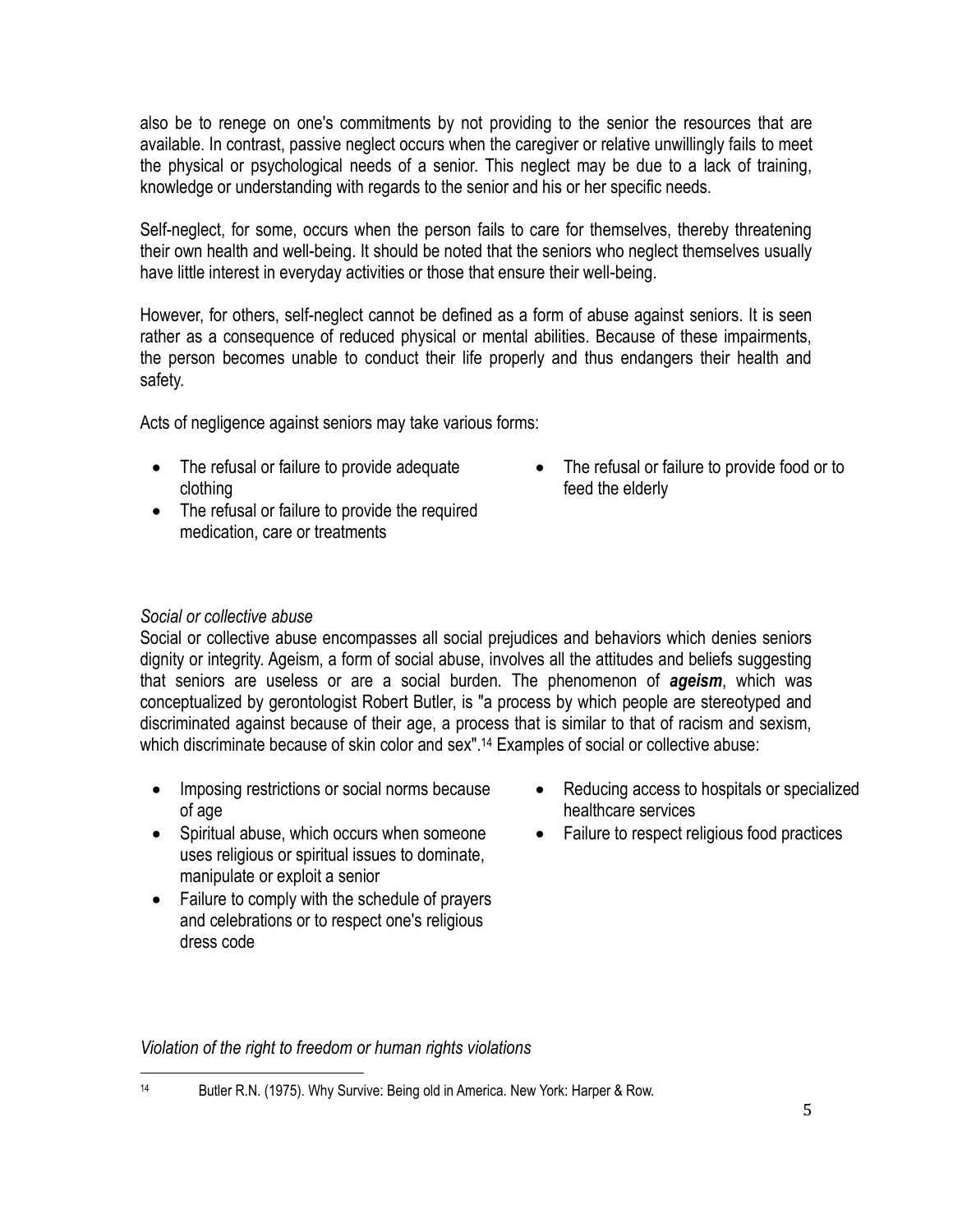The violation of the right to freedom (human rights violation), is the act of preventing a person from exercising normal control over his or her life and role as a citizen. Examples of violations of rights may be to prevent a senior from exercising:

- One's right to vote
- One's right to receive telephone calls or visits
- One's right to emotional or sexual intimacy
- One's right to move freely or to choose one's schedule of activities or sleep

# *Organizational or institutional abuse*

Organizational or institutional abuse is the imposition of living conditions that result in unfortunate, humiliating or dehumanizing situations for residents. This abuse is referred to as systemic. We are dealing here with a form of violence that is almost normalized and is generally integrated in standardized care or services. It may present itself in residential facilities as veiled attempts to reproduce hospital or, even worse, prison conditions. This type of violence is enforced by the powers within the institution itself or through intervention practices where arbitrary can be found throughout the hierarchy, down to the level of the service attendant who gives orders or intimidates residents.

Three categories are inventoried:<sup>15</sup>

- 1. Staff-related abuse (includes heads of staff)
- 2. Facilities-related abuse
- 3. Organizational abuse related to organizations providing care and services

Examples of situations that were inventoried:

| <b>Types of abuse</b>                      | <b>Examples</b>                                          |
|--------------------------------------------|----------------------------------------------------------|
| <b>Physical Abuse</b>                      | Blows, rudeness, shoving, bullying<br>Ξ                  |
|                                            | Force-feeding or feeding too quickly                     |
| Psychological Abuse                        | Infantilization, unwanted familiarity                    |
| <b>Economic or Financial</b>               | Unjustified billing of services                          |
| Abuse                                      | Theft of personal property                               |
| Negligence                                 | Lack of listening and attention<br>п                     |
|                                            | Disrespect for the senior's own rhythms and privacy<br>ш |
| Related to the daily lives<br>of residents | No diversified or adapted recreational activities<br>٠   |
|                                            | No private place to receive visitors                     |

<sup>15</sup> <http://www.rifvel.org/references.php>

 $\overline{a}$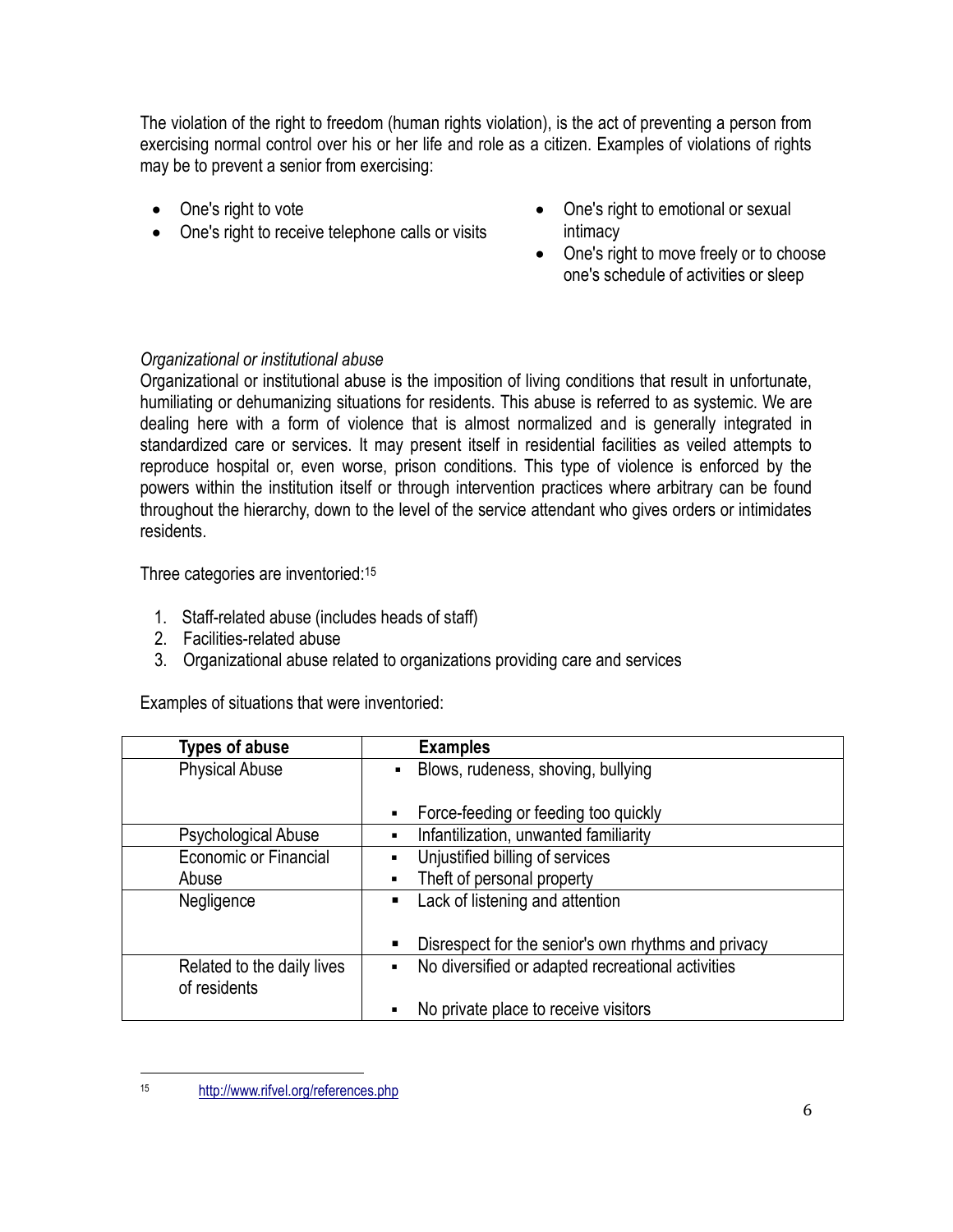| Related to the living<br>conditions of residents | Insufficient access to the bathroom            |
|--------------------------------------------------|------------------------------------------------|
|                                                  | Spaces not adapted to people with disabilities |

It is important to note that different forms of abuse are not mutually exclusive: a person may be subjected to several forms of abuse simultaneously. Moreover, it should be noted that this kind of abuse occurs regardless of the ethnocultural community, the socioeconomic class or the gender of the person.<sup>16</sup>

# *Consequences of the different forms of abuse*

The consequences of these different forms of abuse are many and varied. They can be social (isolation, poverty, reduced quality of life, devalued social role, etc.), psychological (humiliation, depression, post-traumatic stress disorder, distress, decreased self-esteem, helplessness, loss of dignity, etc.) or physical (injuries, suicide, death, etc.).

Therefore, we believe that the *SOS Abuse Kit* we are proposing will help to develop prevention measures and to guide interventions. To serve this purpose, a series of tools adapted to the problems encountered by clients or within communities has been incorporated.

# **The SOS Abuse project**

#### *Tools*

 $\overline{a}$ 

The *SOS Abuse Kit* is a collection of tools that have been selected by the executive committee of the project. Most of these tools have been identified in all 17 administrative regions of Quebec by visiting the regions in 2009 and sending questionnaires to the various organizations concerned with the problem of elder abuse.<sup>17</sup> These tools have been provided on a voluntary basis and represent a large part of the fieldwork conducted in Quebec in connection with this problem. However, we must mention that we had to deal with certain limitations. We worked only with the tools that were given and, for practical reasons, the period of collection ended in August 2009. Among all the tools that were identified, we obviously had to make a selection and kept close to 80.

#### *Tool exclusion criteria*

The documents which did not directly address the issue of senior abuse and those that were presented in a more or less formal fashion were excluded. Obsolete tools and those that exist in a more recent and equivalent version were also set aside. In addition, tools from organizations that are for profit, offer professional or financial services or are not recognized in their field were also excluded.

<sup>16</sup> Plamondon L. (2007). Violence en contexte d'intimité familiale des personnes âgées, Gérontologie et Société - n° 122, p. 171.

<sup>17</sup> Other tools have been found by the network of service workers whom we consulted and by the SOS Abuse Kit committee of the kit to ensure coverage of essential topics such as sexual abuse, intervention in ethnocultural contexts and in Aboriginal communities.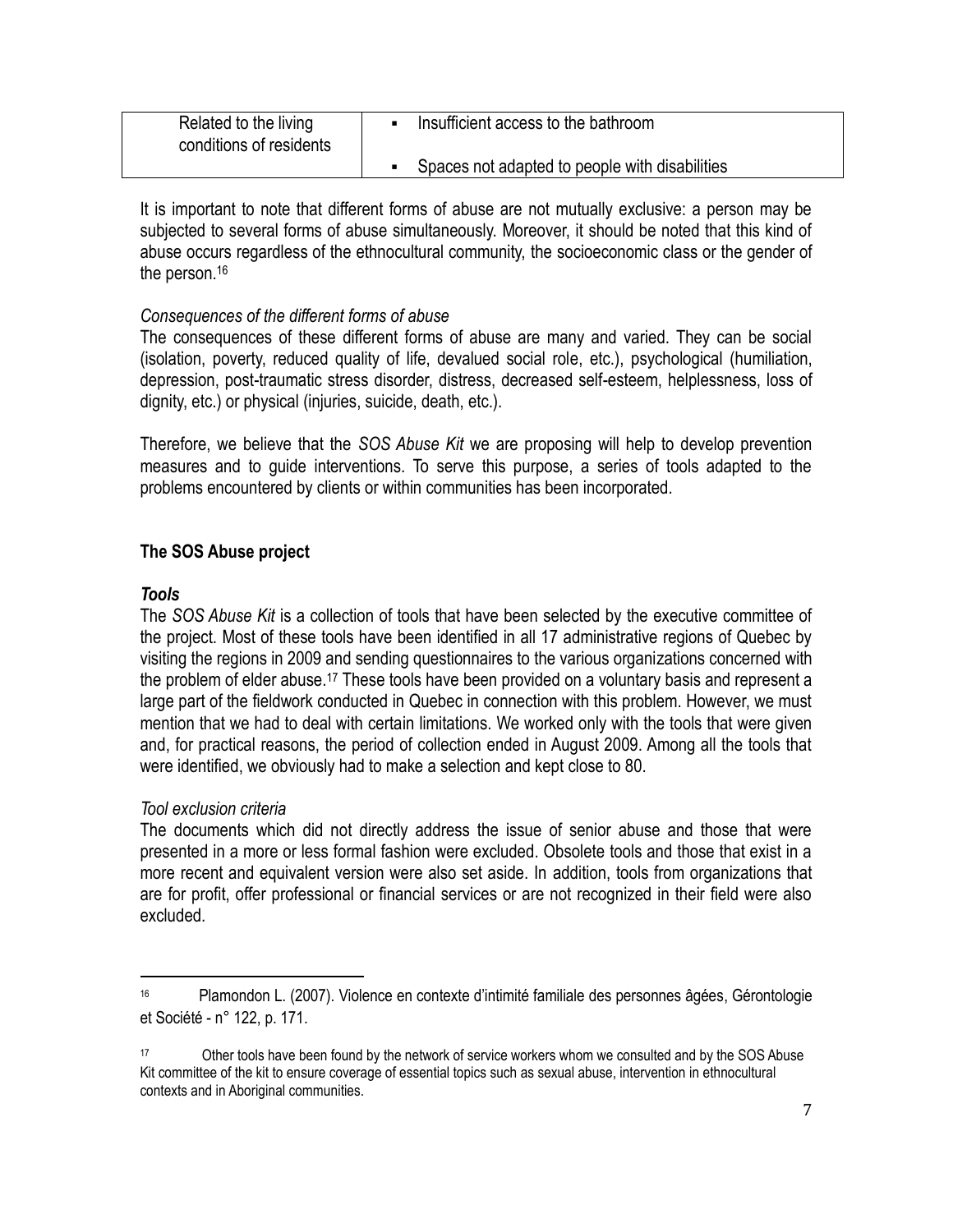#### *Tool inclusion criteria*

The tools that were selected and are thus included in the *SOS Abuse Kit* were chosen, above all, because they are outstanding or promising. They are likely to be adopted by the community and transferred to different contexts, even though, at first glance, some of them may seem to be of a local character. Moreover, their content had to be substantial and true. Finally, to be selected, the tools had to stand out because of their accessibility and reproducibility. In other words, it was necessary for an electronic version to be available or for the agency to authorize the reproduction or provide copies if requested.

Through the selection of the tools, we essentially tried to make available to service workers and affected seniors the greatest variety of means to cope with the different situations that may arise. The tools provided in the kit can be used as presented, in paper or electronic format. However, we invite service workers and local administrations to draw inspiration from these tools or to adapt them to respond adequately to the needs and requirements of each region, evidently while respecting the intellectual property of authors by citing sources.

#### *The SOS Abuse Kit*

 $\overline{a}$ 

Published in 300 copies, the *SOS Abuse Kit* is a briefcase in which one can find a binder containing the tools selected and their descriptions. A USB stick containing a copy of these documents is also included. One can also find copies on DVD and some selected tools. However we could not produce copies in large quantities. The documents, as well as the index, indicate the format in which the tools are available.

The kit`s 4GB USB stick contains all the files and tools in PDF format as well as a resource directory which offers services<sup>18</sup> that may be useful to professionals dealing with cases of abuse. The kit also includes useful instruments for presenting the package to different audiences and a bibliography designed to guide those who want to learn more about the tools or certain aspects of the problem of senior abuse.

The kit is available to those facilitators who will present it throughout the province. It will be accessible to all for consultation in various organizations, such as AQDR sections, regional roundtables, such as the Tables régionales de concertation des aînés and multisectorial or intersectorial roundtables and committees concerned with the problem of senior abuse. It will also be found in the Agences de la santé et services sociaux of each region.

The binder is the main document of the kit. It was published in 1300 copies for its first edition in January 2010. It consists of the introduction, five sections comprising the factsheets and the tools, sorted by subject, an index of the contents of the USB stick, a map of the *SOS Abuse Kit* website and the list of places where the package can be found, sorted by region.

<sup>&</sup>lt;sup>18</sup> This section covers various services or programs that are, in most cases, available throughout Quebec. It does not list, however, all the resources that are fighting senior abuse.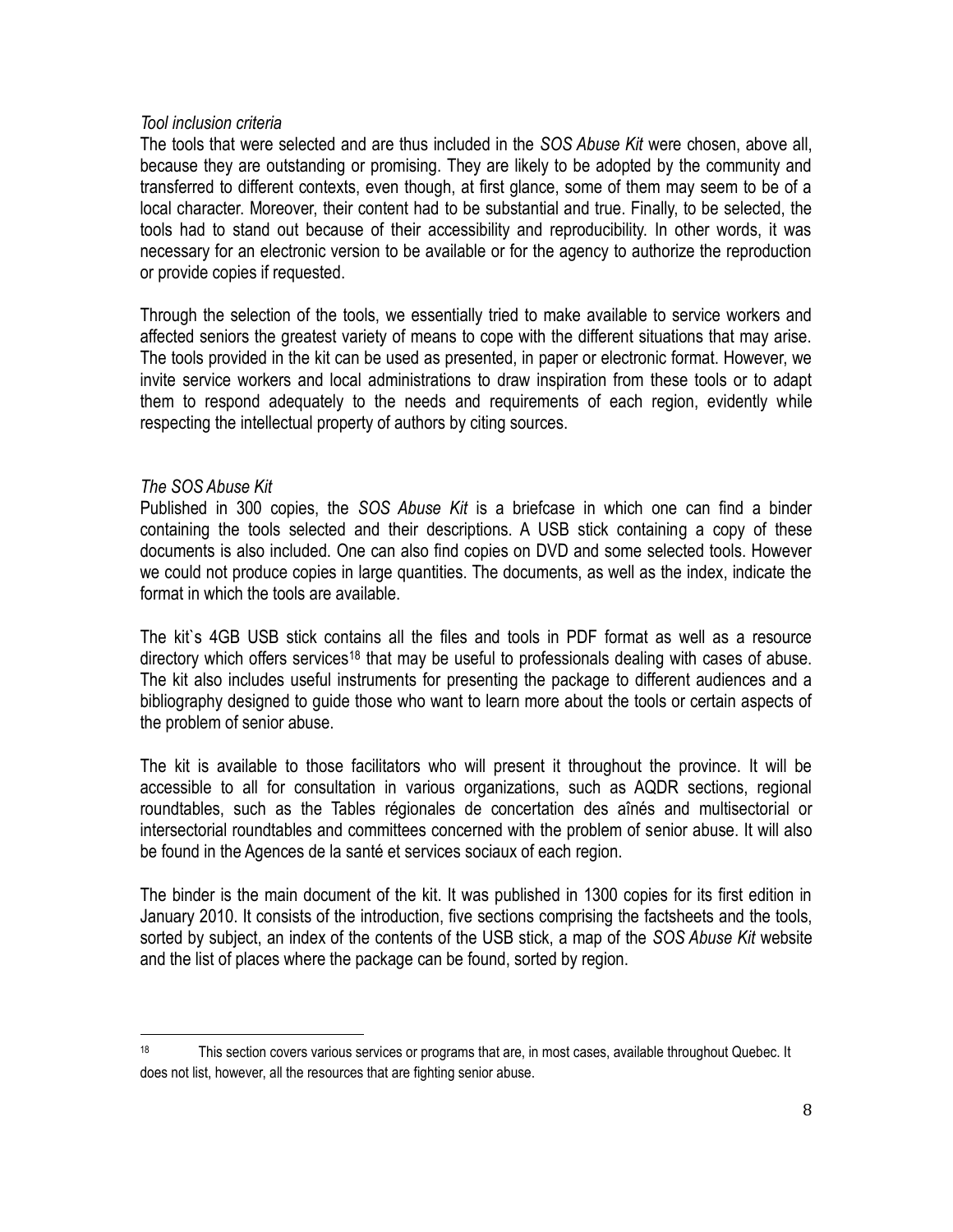The tools are divided into five sections. The first four correspond respectively to the following themes: *prevention, detection, intervention* and *training* . The fifth section contains nearly a dozen tools which stand out for their originality. For each section we have assigned a color. Green, which represents, in marketing, hope, peace and tranquility, is the color for *prevention*. Yellow, which signifies science and consciousness, is used to represent *detection*. For the *intervention* section, red was chosen as a call to action and to potential danger. Blue symbolizes *training* because it is associated with wisdom, confidence and security. The purple section gathers our most outstanding findings. This color serves as a reminder of June 15, Elder Abuse Awareness Day.

In each fact sheet, you will find a brief description of the tool as well as general information such as: type of abuse, category of workers or persons who are likely to benefit from the tool, name and contact information of the organization, creation date of the tool, the number of people reached (if available), distinctive features of the tool and how to acquire it (if not found in the kit or the USB stick). When available, we included an Internet link or hyperlink so that service workers can access the resource as easily as possible and add it to the kit.

With the hopes of reaching as many service workers as possible, the *SOS Abuse Kit* will be fully available online on the AQDR website ([www.aqdr.org](http://www.aqdr.org/) ).

# **DEFINITIONS OF THE TYPES OF PREVENTIVE MEASURES AGAINST SENIOR ABUSE**

#### **Primary prevention**

Primary prevention (generally referred to, more simply, as "prevention") aims to eliminate or at least bring about significant changes in terms of attitudes, behaviors and negative stereotypes concerning the elderly.

Prevention approaches can be:

- **political**: the abolition, modification, or adoption of laws, regulations and policies as well as the proper follow-up necessary to ensure that we are actually fostering more respect for the elderly through political action;
- *legal:* knowing and applying laws and regulations that are adequate to protect the elderly, through the involvement of judges, lawyers, notaries, police and other law experts, while minimizing the impact on individuals' fundamental rights such as freedom and autonomy;
- *through services***:** providing all services required by seniors to maintain their autonomy;
- *educational*: reaching out to the general public and professionals to inform and raise awareness about the issue; training small groups and trying to educate seniors and those who provide them with care and services (in formal or informal contexts).

In this section you will find twelve prevention tools. Some are brochures explaining what abuse is and what resources are available for people who believe they are victims of abuse. Others are scenarios, theatre, plays or DVDs featuring situations of potential abuse. You will also find innovative tools such as preventive programs, guides and projects that can be replicated in your community.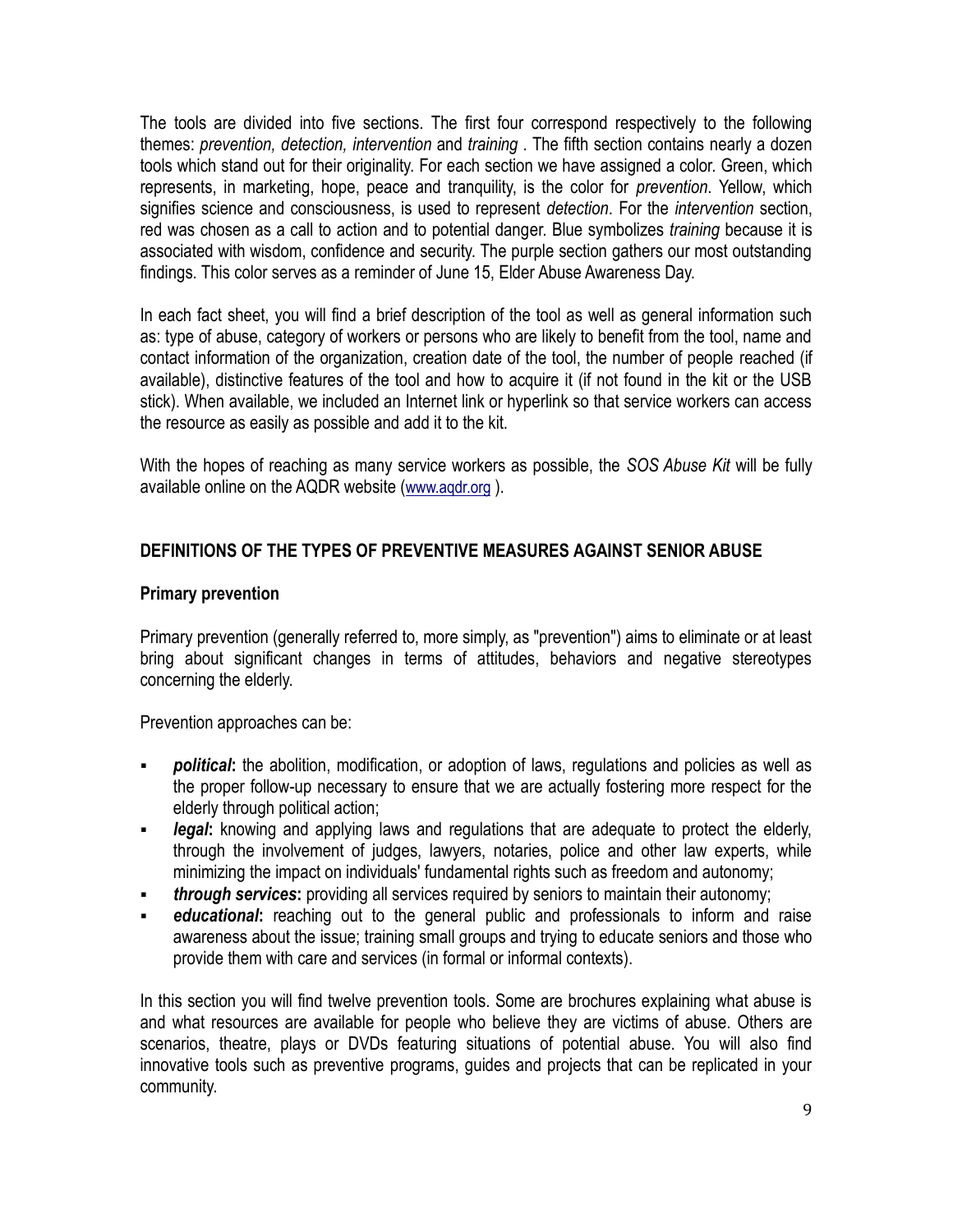#### **Secondary prevention (detection)**

Detection aims to help service workers to better identify, firstly, vulnerable individuals or groups (seniors who are in trouble or in danger) and, secondly, the environments that cause or promote the occurrence of the problem.

Indeed, it is said that detection or screening should identify risk factors and facilitate the identification of potential victims who might otherwise go undetected.

In this section you will find five tools for screening senior abuse. The first, EASI, is exclusively for doctors, while the other three, AID, CASE and IOA, can be used by all service workers (both in CLSC's and in the community). The fourth tool is ODIVA 360 - *Outil de dépistage et d'intervention auprès des victimes aînées* . It is for service workers, friends and family members. The fifth, created in partnership by RIFVEL, the Police of the city of Montreal (where it is a pilot project), and the Police of Repentigny (in 2009-2010) is called ODIVA-Police and is *a screening and identification tool which allows for abuse risk assessment among seniors*. It is adapted to assist police officers during interventions involving seniors. It differs from ODIVA 360 in that it includes police indicators which were updated during an exploratory process through the analysis of 90 police investigations involving elderly victims.

# **Tertiary prevention (intervention)**

Intervention is based on a risk assessment procedure which allows for the diagnosis of abuse or negligence. The intervention phase helps to determine the options necessary to correct the situation and perform a follow up, both with the victim and the aggressor. For example, a service provider can work with a senior, victim of a bank fraud committed by a caregiver.

In this section you will find seventeen intervention tools for cases of senior abuse. A range of guides and intervention protocols are proposed, both for inter-organization contexts and CLSCs. For example, one of the guides relates to intervention with older women who are victims of domestic violence. There is also a directory of the relevant legislation and resources, a guide offering advice to care providers to tailor their services to the hearing impaired, a policy to prevent abuse in CHSLDs, etc.

#### **Training**

In this section, we present different training opportunities that can help various types of service workers and seniors themselves. Some of these training programs are designed to help